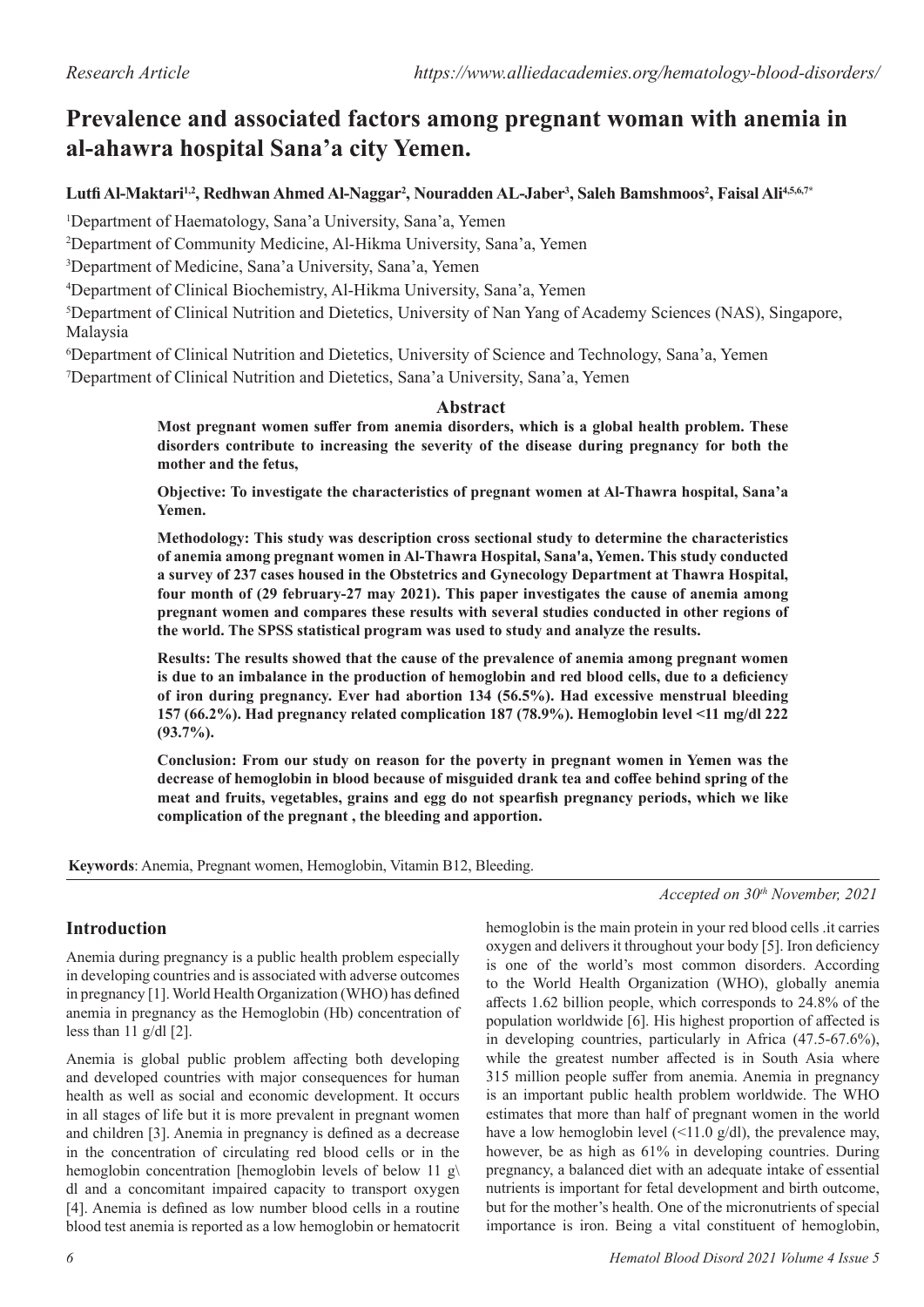*Citation: Maktari LA, Naggar RAA, Jaber NA, et al. Prevalence and associated factors among pregnant woman with anemia in al-ahawra hospital Sana'a city Yemen. Hematol Blood Disord. 2021; 4(5):6 -11.*

iron is essential for blood formation and oxygen supply, and it enables various enzymatic reactions in the human body [7-9]. During gestation, iron requirements increase. Most importantly due to an increase in the red blood cell mass and growth of the unborn child and placenta and mainly during the second and third trimester. The total quantity of iron required for a singleton pregnancy is estimated to be 835 mg to provide for this, the Nutrition Societies of Germany, Austria and Switzerland (D-A-CH) recommend a daily iron intake of 30 mg for pregnant women from the second trimester of pregnancy. This amount is twice as high as the Dietary Reference Value (DRV) of iron set for the general female non-pregnant population The European Food Safety Authority (EFSA), on the other hand, considered that no additional iron is required in pregnancy because menstruation ceases and iron absorption increases significantly. during that time, and thus derived for pregnant women a DRV equal to that for non-pregnant premenopausal women of 16 mg/ day According to the latest National Food Consumption Survey (NVS II) conducted in Germany in 2005–2007,non-pregnant women of reproductive age achieved a median daily iron intake of approximately 11-12 mg through normal die[10-15].

## **Methodology**

#### *Study design*

This study is a description cross sectional study to determine the characteristics of anemia among pregnancy women in Al-Thawra Hospital, Sana'a, Yemen. The face validation was made before the study was initiated on 15 women pregnant to ensure clarity, understanding and simplicity of the questionnaire in this study.

#### *Study location*

This study was conducted in the department of obstetrics and gynecology, in Al-Thawra hospital Sana'a Yemen. Al-Thawra hospital is considered one of the main referral hospitals at the capital Sana'a, where it is the number of cases that come to more than 600 cases per day. The departments of the hospital consists of orthopedic department, Ophthalmology department, a special section for neonatal care and mothers, the surgery and caesarean section and the in section departed represented by the department of women and childbirth.

#### *Inclusion criteria*

All pregnant women with less than 11 g/dl of hemoglobin were included in this study.

#### *Exclusion criteria*

All pregnant women who have normal hemoglobin and less than 16 years have been excluded from this study.

#### *Study duration*

Data collections were conducted during the period from 29-February .until 27-May (2021), (4 months).

#### *Sample size*

237 pregnancy woman, This sample size was calculated Based on WHO (2018).

## *Method of data collection*

After obtaining the permission from AL-Hikma University, the

*Hematol Blood Disord 2021 Volume 4 Issue 5 7*

permission also obtained from Al-Thawra hospital to collect the data from pregnant woman from the obstetrics and gynecology Department. All anemic woman were invited to complete the in this study and invited to complete the questionnaire. Clinical data such as Hb, CBC, and (RBC–WBC–Plt–MCV-MCH–MCHC– RDW were collected from the laboratory department at AL-Thawra Hospital. We used questionnaires and asked pregnant woman face to face a group of question.

#### *Study techniques*

The questionnaire consists of three sections (General information about the participants, obstetric history characteristics Dietary factor characteristics). The questionnaire includes questions about the social characteristics of the demographic of the participant, medical history, iron supplements, folic acid, and dietary habits. Hemoglobin concentration was measured by using the SYSMEX tool. Hemoglobin concentration was recorded in the form of mg/ deciliter, the women who have blood sterilization levels between 10 and 11 g/deciliter have been considered as alight poverty, and women with hemoglobin levels were considered between 7 and 9.9 g (9.9) that they are moderate and mandatory poverty.

#### *Data analysis*

Using the Statistical Package for Social Science (SPSS) single variable analysis was used to check the relationship between anemia and potential associated factor. In addition, binary logistics analyzes was used to determine the factors associated with an independent of anemia. The amended odds and 95% CI were calculated. p<0.05 is considered statistically significant; Results were as persecuted percentage, tabulation.

#### *Ethical consideration*

Permission was granted from the university and the hospital. Verbal consent was obtained from all participants and they informed that participation is voluntary.

## **Results**

Total number of pregnant women was 237 participated in the study he age of the pregnant women is start from 16 to 46 years old. General information about the participants. 1-Most of the participant were married (94.5%).Most of the participant were Farmer (43.5%). Most of the participants were secondary (33.3%). Most of the participants were 1-4 (household size) (69.2%) (Table 1).

|  | Table 1. General information about the study Participant ( $n=237$ ). |  |  |
|--|-----------------------------------------------------------------------|--|--|
|  |                                                                       |  |  |

| $(\%)N$               | Catagerize                 | Variable           |  |
|-----------------------|----------------------------|--------------------|--|
| 224 (94.5%)           | Married                    |                    |  |
| $12(5.1\%)$           | Divorced<br>Marital status |                    |  |
| $1(0.4\%)$            | Widowed                    |                    |  |
| 78 (32.9%)            | House wife                 |                    |  |
| 103 (43.5%)           | Farmer                     | Occupation         |  |
| 45 (19.0%)            | Employes                   |                    |  |
| 11 (4.6%)             | Others                     |                    |  |
| 42 (32.9%)            | Diploma and above          |                    |  |
| 78 (33.3%)            | Secondary                  | Level of education |  |
| 62 (26.2%)            | Primary                    |                    |  |
| 54 (22.8%)            | No formal education        |                    |  |
| 164 (69.2%)<br>01-Apr |                            | Household size     |  |
| 64 (27.5%)            | $05 -$ Jul                 | (Persons)          |  |
| $9(3.8\%)$            | $>=8$                      |                    |  |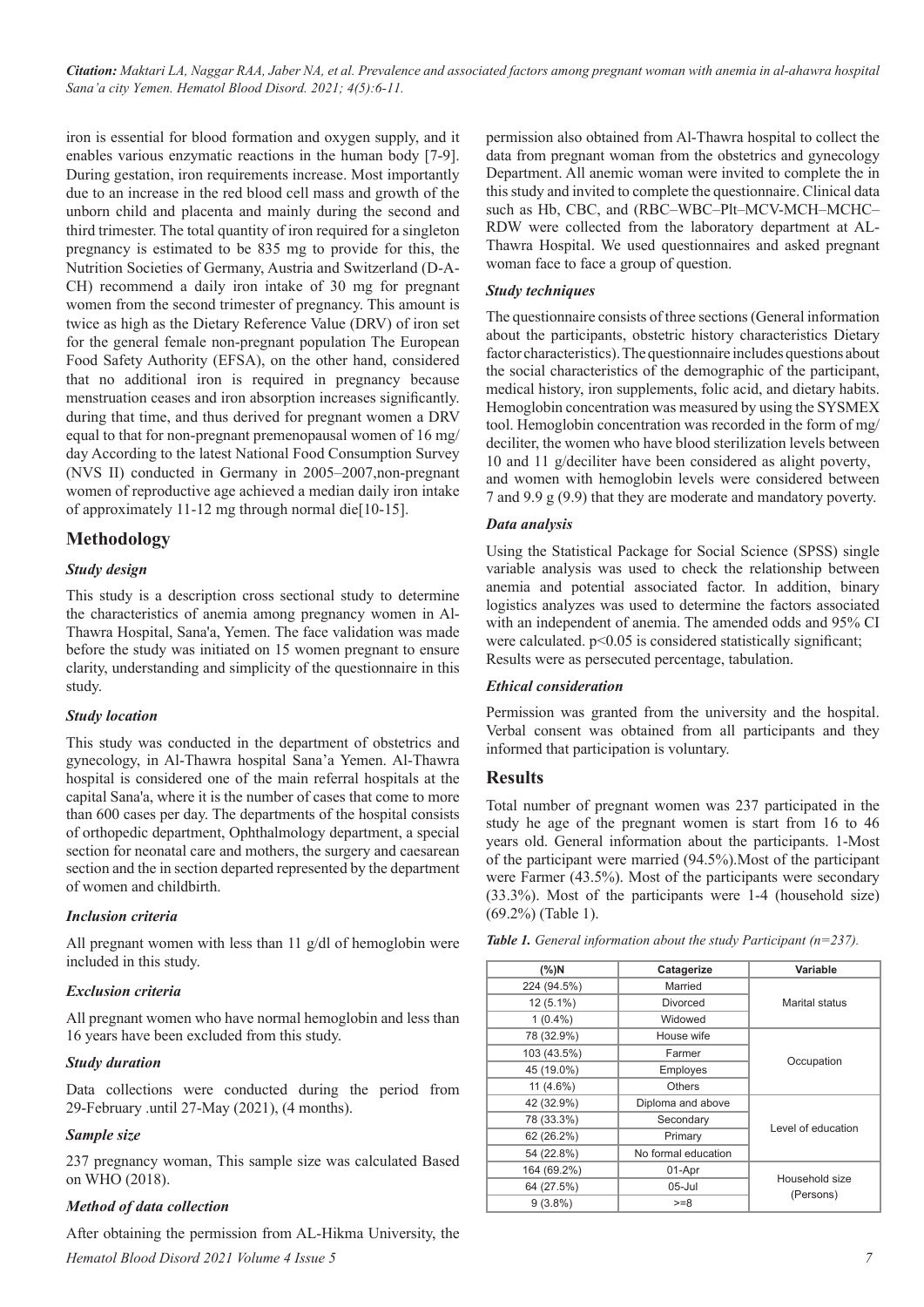#### *Obstetric history characteristics*

Most of the participant were ever had abortion (56.5%). Most of the participant were birth interval<2 years (71.3%). Most of the participants were have ever still birth (71.7%). About of the participant were have got malaria in previous years. Most of the participant was had excessive menstrual bleeding (yes) (66.2%). Most of the participant were had pregnancy related complication (yes) (78.9%). Most of the participants were planned pregnancy (No) (53.6%). Most of the participant were hemoglobin level <11 mg/dl (95.7%). Most of the participants were second trimester (49.4%) (Table 2).

*Table 2. Obstetric history characteristics of the steady participant (n=237).*

| N(% )       | Categorize   | Variable                |  |
|-------------|--------------|-------------------------|--|
| 45 (19.0%)  | Nulliparous  |                         |  |
| 152 (64.1%) | 01-Apr       | Parity                  |  |
| 39 (16.5%)  | $7=5$        |                         |  |
| 103 (43.5%) | No           | Ever had abortion       |  |
| 134 (56.5%) | Yes          |                         |  |
| 169 (71.3%) | <2 years     | <b>Birth interval</b>   |  |
| 68 (28.7%)  | >=2 years    |                         |  |
| 66 (27.8%)  | No           |                         |  |
| 170 (71.7%) | Yes          | Have ever still birth   |  |
| 144 (60.8%) | No           | Have got malaria in     |  |
| 93 (39.2%)  | Yes          | previous year           |  |
| 79 (33.3%)  | No           | Had excessive menstrual |  |
| 157 (66.2%) | Yes          | bleeding                |  |
| 50 (21.1%)  | No           | Had pregnancy related   |  |
| 187 (78.9%) | Yes          | complication            |  |
| 127 (53.6%) | No           | Planned pregnancy       |  |
| 109 (46.0%) | Yes          |                         |  |
| 15 (6.3%)   | $>11$ mg/dl  | Hemoglobin level        |  |
| 222 (93.7%) | $<$ 11 mg/dl |                         |  |

#### *Hematological features*

The pregnant women conducted by the study had a lake of Hb% (HGB) and HCT is where (100%). The table also shows its percentage MCV for pregnant women in this study most natural was (62.4%). Pregnant women to increase MCV it was (36.3%) follow this. In addition, a pregnant woman, which has been deficient in MCV the percentage, was at least (1.2%). From this table we note that most pregnant women had a natural MCH and a normal (57.4%). which they had an increase in MCH (7.2%). Which had a lake of accounts were equal (35.4%). The table shows that MCHC is in most of the factors that were normal by (91.1%). and formed the lowest percentage of factors with MCHC deficiency by (9.5%). We not from the table that the percentage of pregnant women who had normal RBC percentage constitutes the highest percentage and is equal to (71.8%). and which there have deficiencies were (28.2%). The table show that RDW increase the highest percentage and equal to (66.2%) and followed by the most important factors they have a natural RDW rate (12.5%). followed by the lowest percentage of factors with RDW minus (12.2%). Finally, we not from the table that the percentage of pregnant women who had normal WBC percentage constitutes the highest percentage and is equal to follow this. The lowest percentage women who have WBC deficiencies were (10.3%) (Table 3). (58.2%). Women who have increase WBC percentage (31.0%)

*Table 3. Hematological features of among pregnant women in Yemen.*

| Frequency (%) | The result           |          | <b>Test name</b> |  |
|---------------|----------------------|----------|------------------|--|
| 0             | 11.5-16.5 g/dl       | Normal   |                  |  |
| $\Omega$      | >11.5-16.5 g/dl      | Increase | <b>HGB</b>       |  |
| 237(100%)     | <11.5-16.5 g/dl      | Decrease |                  |  |
| 148 (62.4%)   | 76.0-96.0 fl         | Normal   |                  |  |
| 86 (36.3%)    | >76.0-96.0 fl        | Increase | <b>MCV</b>       |  |
| $3(1.2\%)$    | $< 76.0 - 96.0$ fl   | Decrease |                  |  |
| 136 (57.4%)   | 27.0-32.0 pg         | Normal   |                  |  |
| 17 (7.2%)     | >27.0-32.0 pg        | Increase | <b>MCH</b>       |  |
| 84 (35.4%)    | <27.0-32.0 pg        | Decrease |                  |  |
| 216 (91.1%)   | 30.0-36.0 g/dl       | Normal   |                  |  |
| $\Omega$      | >30.0-36.0 g/dl      | Increase | <b>MCHC</b>      |  |
| 21 (9.5%)     | <30.0-36.0 g/dl      | Decrease |                  |  |
| 170(71.8%)    | 3.5-16.5.10e6/ul     | Normal   | <b>RBC</b>       |  |
| 0             | >3.5-16.5.10e6/ul    | Increase |                  |  |
| 67(28.2%)     | $<$ 3.5-16.5.10e6/ul | Decrease |                  |  |
| 51 (21.5%)    | 11.5-36.0%           | Normal   |                  |  |
| 157 (66.2%)   | $>11.5 - 36.0\%$     | Increase | <b>RDW</b>       |  |
| 29 (12.2%)    | $< 11.5 - 36.0\%$    | Decrease |                  |  |
| 138(58.2%)    | 4.0-11.0.10e3/ul     | Normal   |                  |  |
| 72(31.5%)     | >4.0-11.0.10e3/ul    | Increase | <b>WBC</b>       |  |
| 27(10.3%)     | <4.0-11.0.10e3/ul    | Decrease |                  |  |
| $\Omega$      | 37.0-47.0%           | Normal   |                  |  |
| $\Omega$      | >37.0-47.0%          | Increase | <b>HCT</b>       |  |
| 237 (100%)    | $<$ 37.0-47.0%       | Decrease |                  |  |

The highest number of the participates were 24-33 years old  $(58.6%)$  Following by 16-23 years old  $(29.5%)$ . The lowest number of the participate more 34-45 years old (11.9%) (Figure 1).



*Figure 1. Age and anaemic in pregnancy women.* 

#### **Discussion**

Anemia during pregnancy is related to increased maternal and child mortality and morbidity in low-income countries. Thus, this study assessed the hematological and socio-economic factors that affect anemia during pregnancy in Yemen. Hemoglobin level among pregnant women in this study was 93.7%, this indicates that anemia among pregnant women in Yemen is a major public health problem. A Yemeni study showed that the overall prevalence of anemia among pregnant women at Safe Motherhood Specialized Hospital in Sho'ub District was 25.0%, of which of them had mild anemia, 28.2% had moderate 70-80% anemia, and only 1.04% of them had severe anemia [16-19]. Since we targeted anemia in pregnant women in our study, we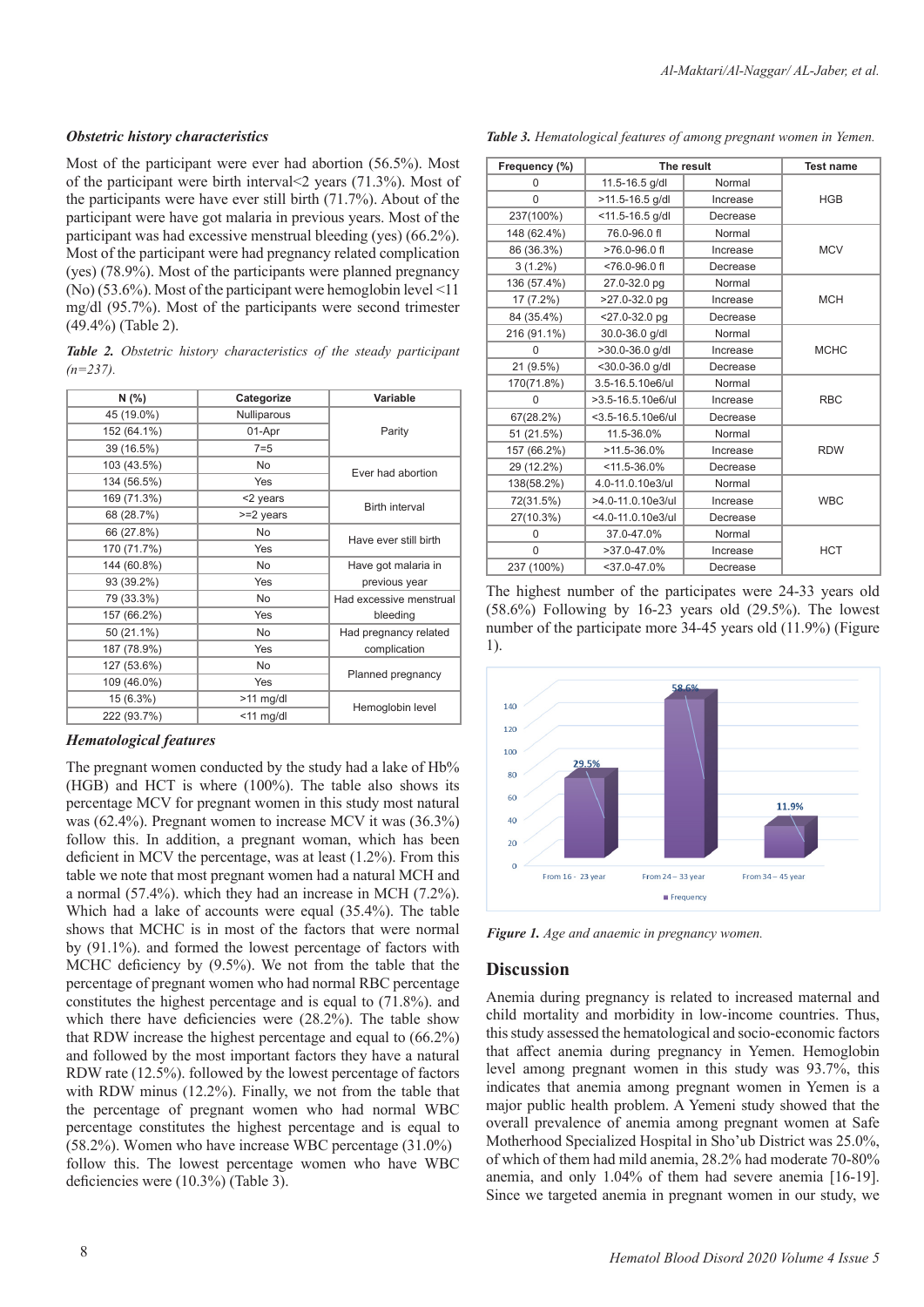*Citation: Maktari LA, Naggar RAA, Jaber NA, et al. Prevalence and associated factors among pregnant woman with anemia in al-ahawra hospital Sana'a city Yemen. Hematol Blood Disord. 2021; 4(5):6 - 11.*

found, after analyzing the data, that there is a large percentage of pregnant women who have a hemoglobin percentage of less than 11 mg/dl and this is evidence of the high rate of anemia in Yemen among pregnant women. This is due to several reasons, including natural and physiological reasons, including nutrition and to some behaviors practiced by a pregnant woman during pregnancy.

Most of the study participants were married women accounting for 224 (94.5%), while the percentage of widows was 0.4% and the percentage of divorced women was 5.1%. Furthermore, the majority of anemic women were farmers. This explained by the living condition that they practice in their daily lives including hard work malnutrition ignorance and the lack of family planning. As for the level of education is this study, only 33.3% of the participants had secondary education. A previous study in Yemen showed similar findings that 35.4% of pregnant women had secondary education [20-22]. In this study, the group with the highest number of family member was 69.2%. Household size is important especially in a poor country like Yemen which increasing the number of families inside the single house, and the income is not sufficient to cover all the necessary needs of food and other things. This is a main reason for family members in general and pregnant mother in particular, which leads to a deficiency of iron, vitamins and minerals in the pregnant mother and their fetus.

This study showed that 64.1% of the pregnant women have 1-4 children this percentage. Other study showed that parity is still a predisposing factor in Yemen, a country of a high fertility rate (6, 5). It could be one of the sole factors for uterine rupture (27, 28, 29). This study has documented a very high parity among respondents. Only 35.1 % had 1 to children with the rest (64.9 %) having more than 5 up to 13.4. Age of women in this study ranged from 18 to 42 years, with a mean  $\pm$  SD of 32.5 ( $\pm$  6.5 years). Only one woman was 18, almost one half of women were between and 32 and more than half of the women were between 30 and 42 years old. Women older than 35 and women 35 having their fifth or later birth are at greatest risk for uterine rupture and the importance of fertility regulation and contraception usage could be clearly concluded [23-25].

In this study, 71.3% of women have a birth interval for 2 years or more. Globally, there should be five years as a time between the two pregnancies, to reduce the risk of pregnancy complications and other problems that the mother and fetus may face, and my study showed that most pregnant women had a time difference between the two pregnancies. Other study in regard to birth spacing, 37.02% of the women had 3–4 years birth spacing. The majority of the women had an iron and folic acid supplementation (85.9%) during their current pregnancy [26-28]. This result is consistent with the study done in Pakistan. This is due to the fact that short intervals between births may not provide women with enough time to replenish lost nutrient stores before another reproductive cycle begins [29-30].

 About 66.2% of the participants had an excessive menstrual bleeding in their live. The risk of anemia in pregnant women increases due to the bleeding that a woman is exposed to from her previous menstruation, which she loses from blood and the basic components of the crisis. It is also known that the fetus feeds on the mother's blood, and this loses a large proportion of the components of the mother's blood. In this a previous study, pregnant women who had heavy menstrual blood flow before the index pregnancy were 2.6 times more likely to have a risk of developing anemia than who did not have history of heavy menstrual blood flow [31]. Other previous studies showed that having heavy menstrual flow was more likely to develop anemia the possible reason may be that heavy menstrual blood flow leads a woman to heavy blood loss, which in turn leads to anemia.

Most of the pregnant women in this study had pregnancy related complication (78.9%). Risk is increased by high blood pressure, obesity, diabetes, epilepsy, thyroid disease, heart or blood disorders, uncontrollable asthma and infection disease. Pregnancy complication that occurs during pregnancy can also pose risks. In perinatal laceration, women may had hyperemesis pravidarum, hypertension, preeclampsia, deep vein thrombosis, anemia, infections urinary incontinence and postpartum depression. But this condition may be exacerbated in cases of severe anemia or a low proportion of nutritious vitamins, which leads to a feeling of fatigue and general weakness in the body, and thus the pregnant woman becomes more vulnerable to complications that threaten her life and the life of her fetus, such as premature birth [32-35].

This study showed that there is a relationship between the spacing of pregnancy and the pre-planning of pregnancy, as most women had a spacing of pregnancies less than two years, meaning that there is no pregnancy planning. The percentage also showed us that (53.6%) of unplanned pregnancies, but there is a percentage (46.6%) of women has pre-planned pregnancy.

Most of pregnant women (72.6%) in this study ate less than three meals per day. Eating is important for the health of the expectant mother and the health of the fetus. In our research and after analyzing the data, the highest percentage of pregnant women ate less than or equal to three meals a day for several reasons, including physical condition, large number of family members, and complications during pregnancy such as nausea and vomiting. This is consists with a previous study showed that pregnant women who had meal frequency less than two times per day were 3.9 times at higher risk of developing anemia than those whose meal frequency was more than three times per day [36]. This might be because pregnancy is a special period with increased energy and nutrient requirement, which can be fulfilled with increased meal frequency.

Consuming tea/coffee immediately after food has a negative association with anemia during pregnancy. In this study 43.9% of pregnant women consumed tea or coffee before male. Tea is not only the only suspect in anemia, but coffee and soda water are shared with it, and the three drinks reduce the body's absorption of iron from food and cause difficulty in digestion, and eating it immediately after eating or with breakfast leads to severe anemia. This result is in agreement with a study done in Egypt and Ethiopia, which showed significant association between anemia and consumption of tea [37]. This could be drinking tea or coffee after food intake may affect iron absorption, which leads to inadequate dietary iron intake into the pregnant women.

In this study the most pregnant women ate fruits weekly 138 (53.2%), and the percentage of pregnant women who ate fruits per day was 41 (17.3%), and also the percentage of pregnant women who ate fruits in the month 58 (24.5%), and this is due to the economic situation. A previous study showed that 44.8% had the habit of eating fruit once [38]. Studies conducted in Pakistan and Turkey also suggested consumption of fruit two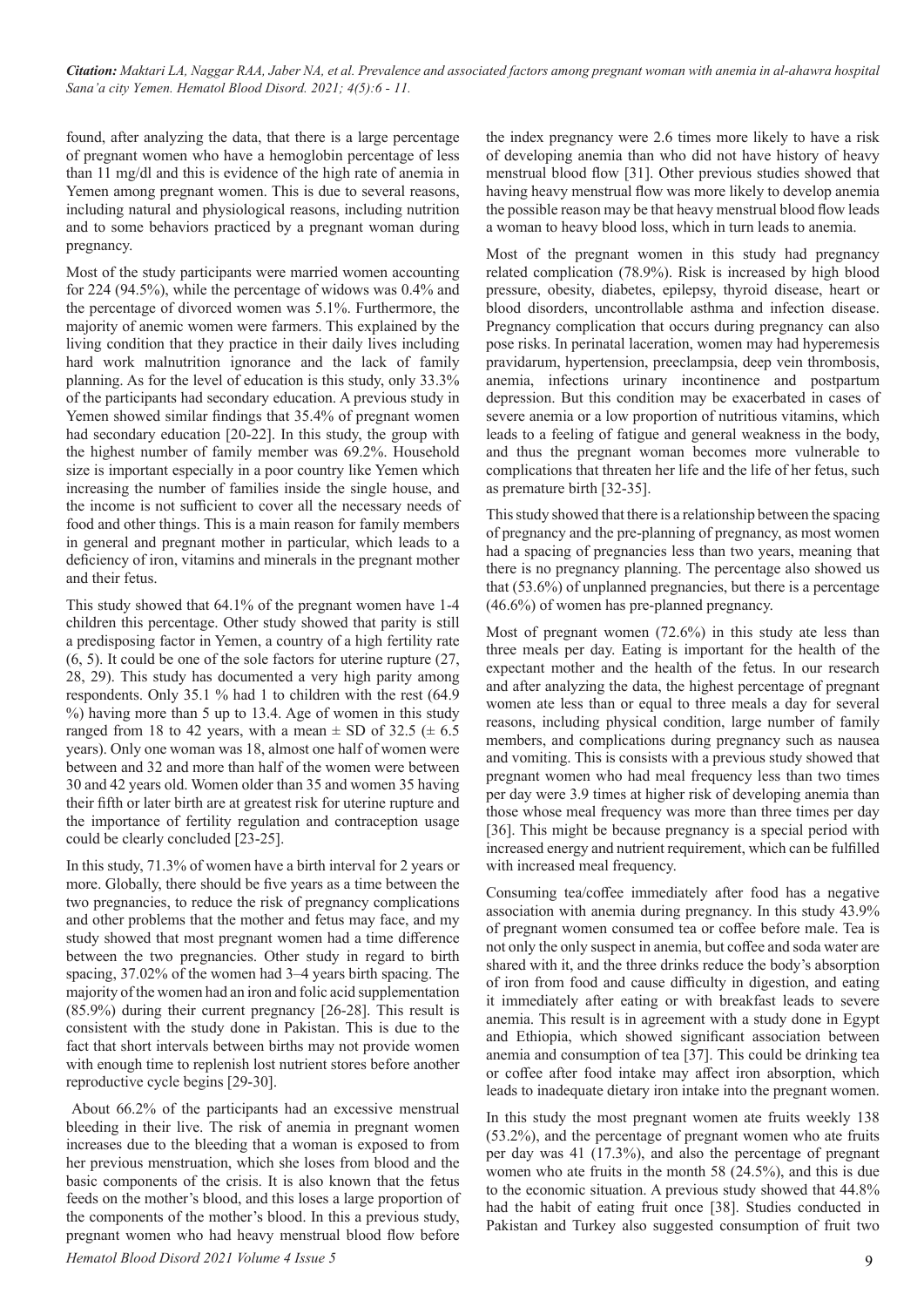or more times per week is associated with a decreased risk of anemia [39,40]. Poor dietary diversity leads to deficiency of minerals and vitamins, which may increase bioavailability of iron, then affects Iron status. Pregnancy is the most nutritionally demanding period in a woman's life. Therefore, pregnant women are advised to eat more diversified diet than usual.

The increased concentration of hemoglobin is with the fact that red meat is an important source of home iron. Eating eggs for the pregnant mother is necessary to eat them in order to nourish the fetus and mother together, but the maximum percentage was eating eggs per week, and this is one of the reasons that lead to anemia, other than nutrition for not eating healthy foods. Mother and to nourish the fetus. Vegetables are the most important and necessary thing for a pregnant woman's blood because they contain fiber, folic acid and essential minerals, and most of the participants who ate vegetables weekly. This study was conducted in Althawra hospital, Sana'a Yemen, further investigation is needed to assess the prevalence of anemia in rural areas that have inadequate health-care facilities and might be much affected by the war [41-44].

## **Conclusion**

This study revealed that anemia is still a significant problem among Yemeni pregnant women, where a quarter of the studied pregnant women in the second and third trimesters were found to be anemic. The study revealed that anemia during pregnancy is significantly associated with some factors, including income statues, a short spacing between pregnancy, and present of health problem during pregnancy. Based on the findings of this study, identification of these risk factors is a valuable consideration to reduce the anemia prevalence during and after delivery. This study recommends that socioeconomic factors, which may lead to limited access to healthy food and antenatal care, contribute to most of the anemia cases and, therefore, should be recognized as the main determinants for anemia in pregnant women. It is a time for the realization that health system should focus on various factors that contribute to the occurrence of anemia and include them as important indicators in the National Health Policy.

## **Acknowledgements**

There are special acknowledgements for those who had helped to perform this research in the University and Al-Thawra Hospital.

## **Funding**

No fund for this study.

## **Competing Interests**

The authors declare that they have no competing interests.

#### **References**

- 1. Mayer EM, Tegman A. Prevalence of anaemia in the World. World Health Stat Q 1985; 38(3):302-316.
- 2. Ezzati M, Lopus AD, Dogers A, et al. Selected major risk factors and global and regional burden of disease. Lancet. 2002; 360(9343):1347-1360.
- 3. USAID's A2Z micronutrient and child blindness project, ACCESS program, and food and nutrition technical assistance (FANTA) project. Maternal Anemia. 2006.
- 4. Levy A, Fraser D, Kartz M, et al. Maternal anaemia during pregnancy is an independent risk factor for low birth weight and pre mature delivery. Eur J Obstet Gynecol Reprod Biol. 2005;122(2):182-186.
- 5. Lone FW, Qureshi RN, Emanuel F. Maternal anaemia and its impact on perinatal outcome. Trop Med Int Health. 2004; 9(4):486-490.
- 6. Zhang Q, Ananth CV, Rhoads GG, et al. The impact of maternal Anemia on perinatal mortality: a population-based, prospective cohort study in China. Ann Epidemiol. 2009;19(11):793-799.
- 7. Rusia U, Madan N, Agarwal N, et al. Effect of maternal iron deficiency anaemia on foetal outcome. Indian J Pathol Microbiol. 1995;38(3):273-279.
- 8. Stoltzfus RJ, Mullany L, Black RE. Iron deficiency anemia. Comparative quantification of health risks Global and regional burden of disease attributable to selected major risk factors. 2004;1:163-209.
- 9. The second National Family Health Survey (NFHS-2). The database for implementation of the Reproductive and Child Health approach adopted by India. 1998-99.
- 10. National nutrition monitoring bureau (NNMB). NNMB micronutrient survey. Hyderabad: National Institute of Nutrition. 2002.
- 11. The 2005-06 National Family Health Survey (NFHS-3). Series of national surveys. NFHS surveys: 1992-93 (NFHS-1) and 1998-99 (NFHS-2).
- 12. Toteja GS, Singh P. Micronutrient profile of Indian population. New Delhi. Indian Council of Medical Research. 2004:46.
- 13. Salhan S, Tripathi V, Singh R, et al. Evaluation of hematological parameters in partial exchange and packed cell transfusion in treatment of severe anaemia in pregnancy. Anaemia. 2012.
- 14. Statistics information, District Sonipat at a glance. 2016.
- 15. Rajaratnam J, Abel R, Ganes C, et al. Maternal anaemia: a persistent problem in rural Tamil Nadu. Natl Med J India. 2000;13(5):242-245.
- 16. WHO SEARO. Control of iron deficiency anemia in South-East Asia. Report of an intercountry Workshop. Salaya, Thailand. Institute Nutrition, Mahidol University. 1995:11-14.
- 17. Agarwal KN, Agarwal DK, Sharma A, et al. Prevalence of anaemia in pregnant and lactating women in India. Indian J Med Res. 2006;124(2):173-184.
- 18. International Institute for Population Sciences (Deemed University) District Level Household and Facility Survey-4; State Fact Sheet Haryana. Mumbai:2012-13.
- 19. Kaur K. Anaemia 'a silent killer' among women in India: Present scenario. Euro J Zool Res. 2014;3(1):32-36.
- 20. Brabin L, Nicholas S, Gogate A, et al. High prevalence of anaemia among women in Mumbai, India. Food Nutrition Bull. 1998;19(3):205-209.
- 21. Thangleela T, Vijaylakshmi P. Prevalence of anemia in pregnancy. Indian J Nutrit Diet. 1994;31(2):26-29.